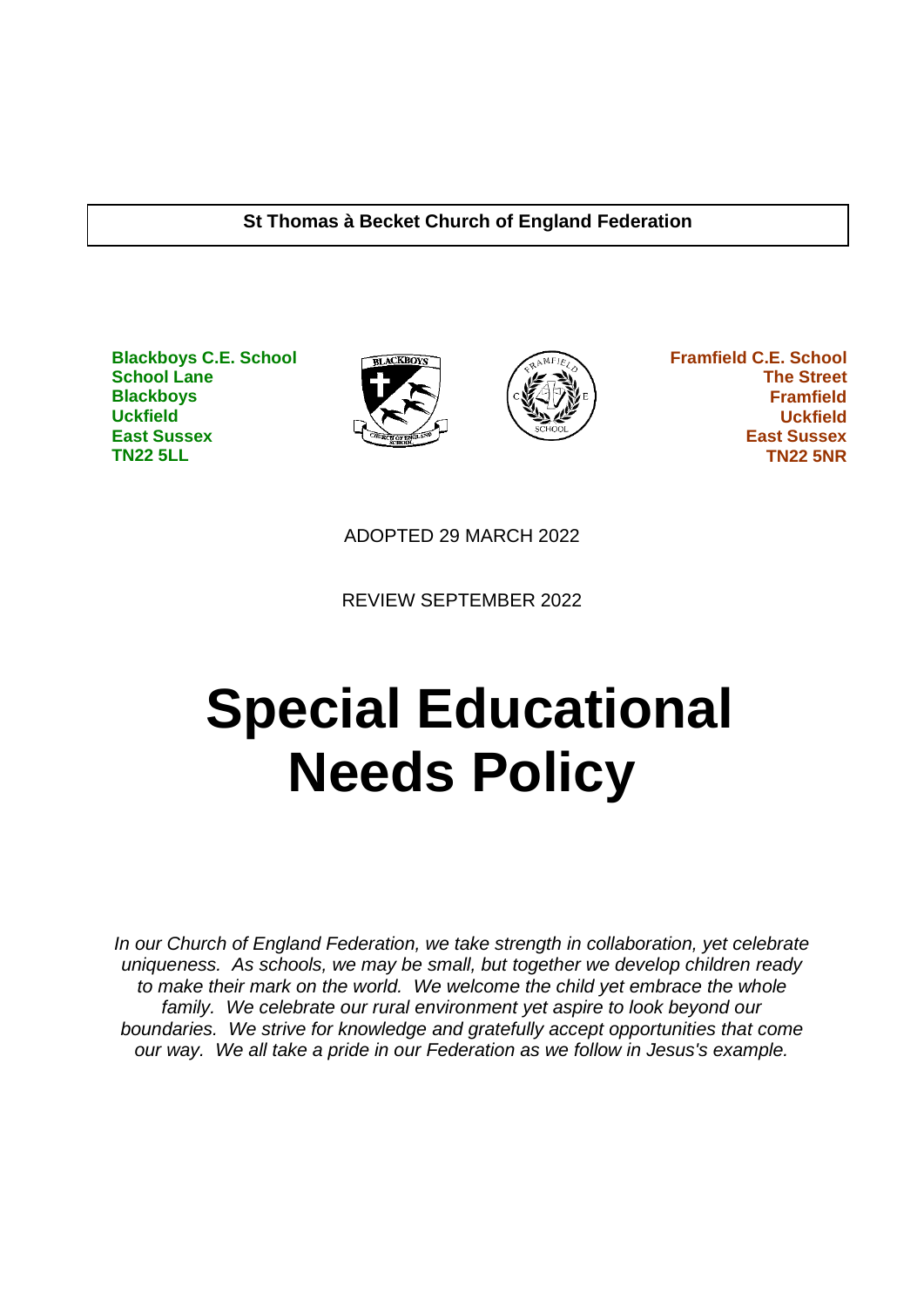| <b>Contents</b>                                                                       | Page           |
|---------------------------------------------------------------------------------------|----------------|
| Introduction                                                                          | 3              |
| Leadership and Management                                                             | $\overline{4}$ |
| The kinds of Special Educational Needs that are Provided by the<br>Federation         | 4              |
| <b>Identification and Assessment of SEND</b>                                          | 5              |
| Working in Partnership with Parents                                                   | 6              |
| <b>Involving Children</b>                                                             | $\overline{7}$ |
| Assessing and Reviewing Outcomes                                                      | $\overline{7}$ |
| <b>Transition</b>                                                                     | 8              |
| The Approach to Teaching Children with SEND                                           | 8              |
| <b>Curriculum and Learning Environment</b>                                            | 9              |
| Training and Continuing Professional Development (CPD) for Members of<br><b>Staff</b> | 9              |
| Evaluating the Effectiveness and Impact of SEND Provision                             | 9              |
| Inclusion                                                                             | 9              |
| Emotional and Social Development and Well-being                                       | 10             |
| <b>Involving Specialists</b>                                                          | 10             |
| Funding for SEND                                                                      | 10             |
| <b>Data Protection</b>                                                                | 11             |
| Contact                                                                               | 11             |
| <b>Review</b>                                                                         | 11             |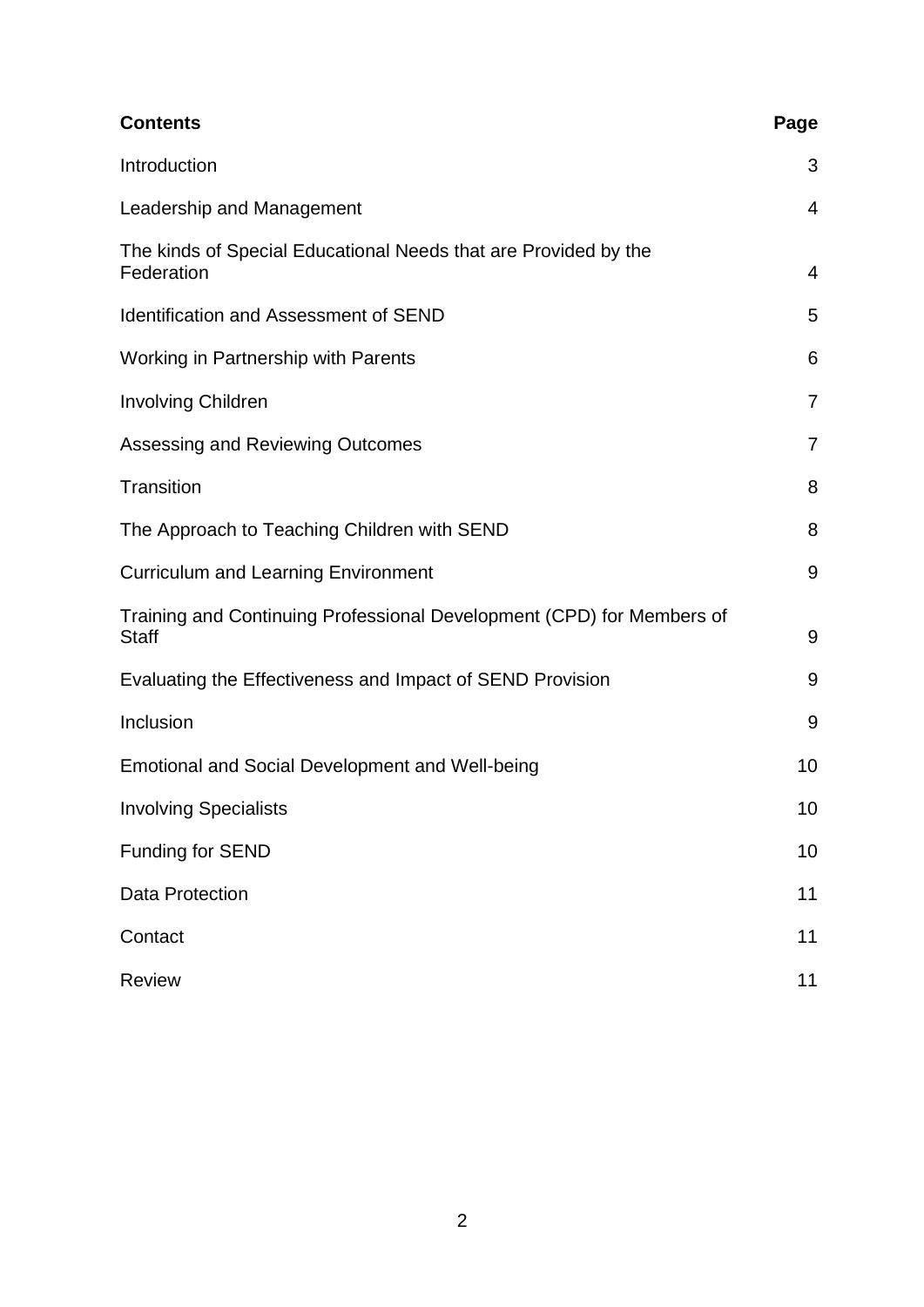#### **Introduction**

We believe that if our most vulnerable pupils feel safe and nurtured and are well supported and encouraged in their learning (as Jesus cared for his lambs and carried them upon his shoulder) then they will be enabled to "Be the best they can be." We feel that if our most vulnerable pupils are flourishing then our schools are flourishing.

This policy sets out St Thomas à Becket Church of England Federation's (which is referred to as the Federation in the rest of this document) approach to supporting children with special educational needs and disability (SEND). For more information about how we support children with SEND please also see our SEND information reports which are on our schools' websites and updated annually.

| <b>Federation Schools:</b> | Framfield Church of England Primary School        |
|----------------------------|---------------------------------------------------|
|                            | <b>Blackboys Church of England Primary School</b> |

There is information about the support that the Local Authority and other services provide in the East Sussex Local Offer for SEND. Parents/Carers can find this at:

#### [Http://www.eastsussex.gov.uk/childrenandfamilies/specialneeds/localoffer](http://www.eastsussex.gov.uk/childrenandfamilies/specialneeds/localoffer)

Other Federation policies that include information that may be important for pupils with SEND are:

- Behaviour and Relationship Policy
- Equality Policy
- Anti-bullying Policy

These can all be found on Federation schools websites; [www.blackboys.e](http://www.blackboys.e-sussex.sch.uk/)[sussex.sch.uk](http://www.blackboys.e-sussex.sch.uk/) and [www.framfieldcep.e-sussex.sch.uk.](http://www.framfieldcep.e-sussex.sch.uk/) If you can't find the one you are looking for, we may be updating it. Please ask at your School Office; they will be pleased to help you.

This policy is divided into sections:

- 1. Leadership and Management of SEND
- 2. The kinds of Special Educational Needs that are provided for in our **Federation**
- 3. Identification and Assessment of SEND
- 4. Working in Partnership with Parents
- 5. Involving Children
- 6. Assessing and Reviewing Outcomes
- 7. Transition
- 8. The Approach to Teaching Children with SEND
- 9. Curriculum and Learning Environment
- 10. Training and Continuing Professional Development (CPD) for Members of **Staff**
- 11. Evaluating the Effectiveness and Impact of SEND Provision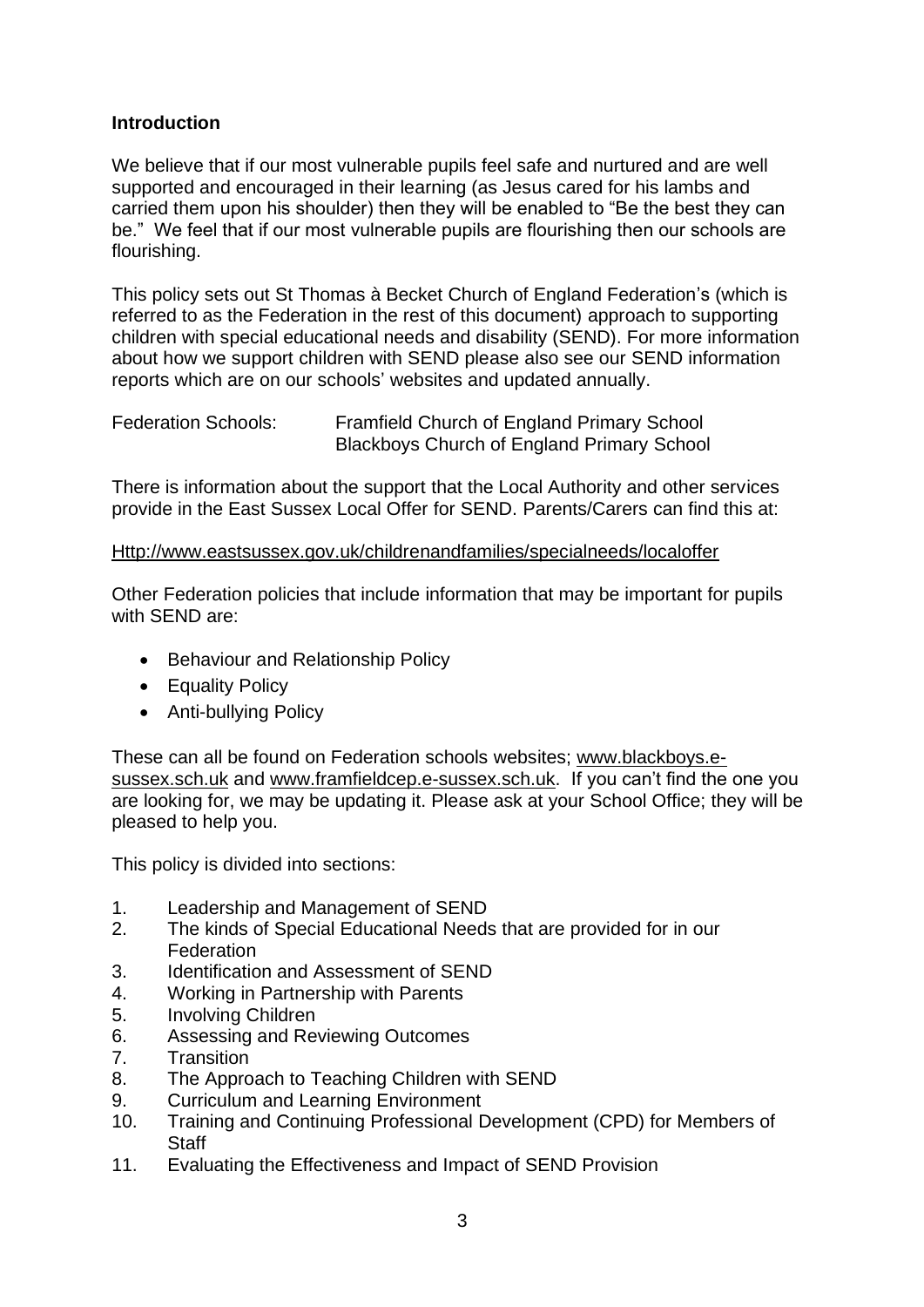- 12. Inclusion
- 13. Emotional and Social Development and Well-being
- 14. Involving Specialists
- 15. Funding for SEND
- 16. Data Protection

(SEND Code of Practice paragraph references have been included at the end of each section)

## **1. Leadership and Management of SEND**

## **The Special Educational Needs Co-ordinator (SENDCo)**

The Federation's SENDCo, Sophie Levey, has day-to-day responsibility for the operation of SEND policy and coordination of specific provision made to support individual pupils with SEND, including those who have Education Health Care (EHC) Plans. The Federation SENDCo provides professional guidance to colleagues and works closely with members of staff, parents and other professionals and agencies. The Federation SENDCo is aware of the provision in the Local Offer and works with professionals providing a support role to families to ensure that our pupils with SEND receive appropriate support and high quality teaching. (6.88, 6.89)

#### **The Governing Body**

The Federation's Governing Body fulfil their statutory duty towards children with SEND or disabilities in accordance with the guidance set out in the SEND Code of Practice. In particular, the governing body, ensure:

- Arrangements are in place in schools within the Federation to support pupils with medical conditions (3.66)
- A SEN information report is published annually (6.79)
- There is a qualified teacher designated as a SENDCo for each school within the Federation (6.84)
- In addition, our Governing Body work with the SENDCo/Federation's Headteachers in determining the strategic development of SEND policy and provision, including establishing a clear picture of the resources available in the Federation
- The Governing Body also ensure that the Federation meets their responsibilities under the Equality Act 2010 with regard to admissions, reasonable adjustments and access arrangements and publishes information about this that includes specific and measurable objectives (6.87, 6.97, 6.90, 3.8, 1.27, 1.28, xix,xxi)

Our Inclusion Governor in Mrs Zoe Holland.

#### **2. The kinds of Special Educational Needs that are provided for in our Federation**

The areas of need that are described in the SEND Code of Practice are: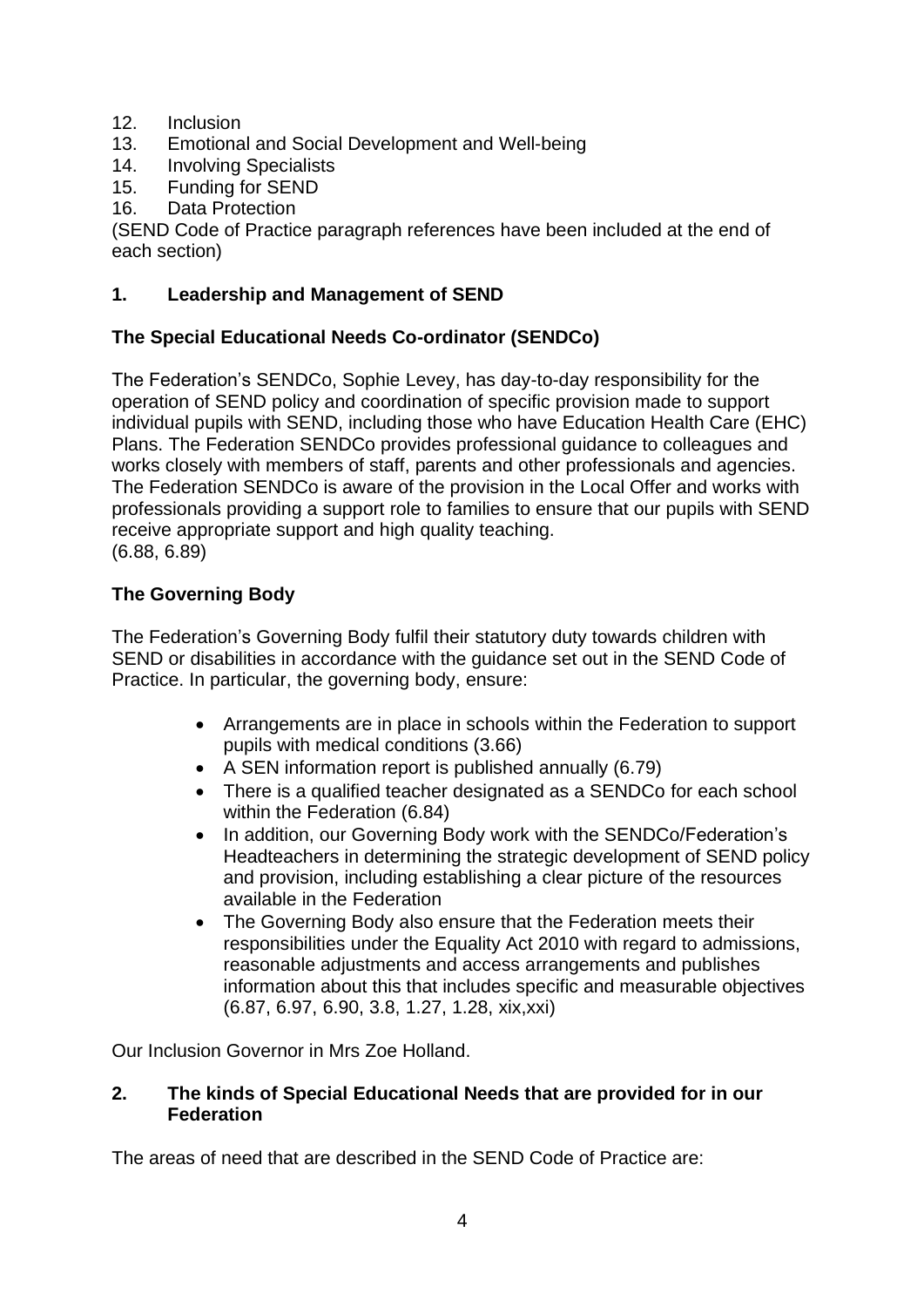- **Communication and interaction** this includes children with speech language and communication needs (SLCN) and those with an Autism Spectrum Condition (ASC) including Asperger's Syndrome.
- **Cognition and learning**  this includes children with moderate learning difficulties (MLD), severe learning difficulties (SLD) and profound and multiple learning difficulties (PMLD). This also includes children with specific learning difficulties (SpLD) such as dyslexia, dyscalculia and dyspraxia.
- **Social, emotional and mental health difficulties**  social, emotional and mental health difficulties may manifest themselves in many ways including becoming withdrawn or isolated, as well displaying challenging, disruptive or disturbing behaviour. Other children may have disorders such as attention deficit disorder, attention deficit hyperactive disorder or attachment disorder
- **Sensory and/or physical needs -** this includes children with visual impairment (VI), hearing impairment (HI), multi-sensory impairment (MSI) and physical disability (PD). (6.28-6.35)

Children with any of these needs can be included in our Federation community.

#### **3. Identification and Assessment of SEND**

A pupil has SEND where their learning difficulty or disability calls for special educational provision, namely provision different from or additional to that normally available to pupils of the same age.

We will assess each pupil's current skills and level of attainment on entry to their school within the Federation. We will make regular assessments of progress for all pupils. These will seek to identify pupils making less than expected progress given their age and individual circumstances.

This is progress which:

- 1. is significantly slower than that of their peers starting from the same baseline
- 2. fails to match or better the child's previous rate of progress
- 3. fails to close the attainment gap between the child and their peers widens the attainment gap

The first response to less than expected progress will always be high quality teaching targeted at the pupil's area of weakness.

In identifying a child as needing SEN support, the Class Teacher, working with the SENDCo, will carry out a clear analysis of the pupil's needs including looking at the individual's development in comparison to their peers and national data.

Slow progress and low attainment do not necessarily mean that a child has SEN.

Equally, attainment in line with chronological age does not necessarily mean that there is no learning difficulty or disability. (6.15, 6.17, 6.23, 6.45)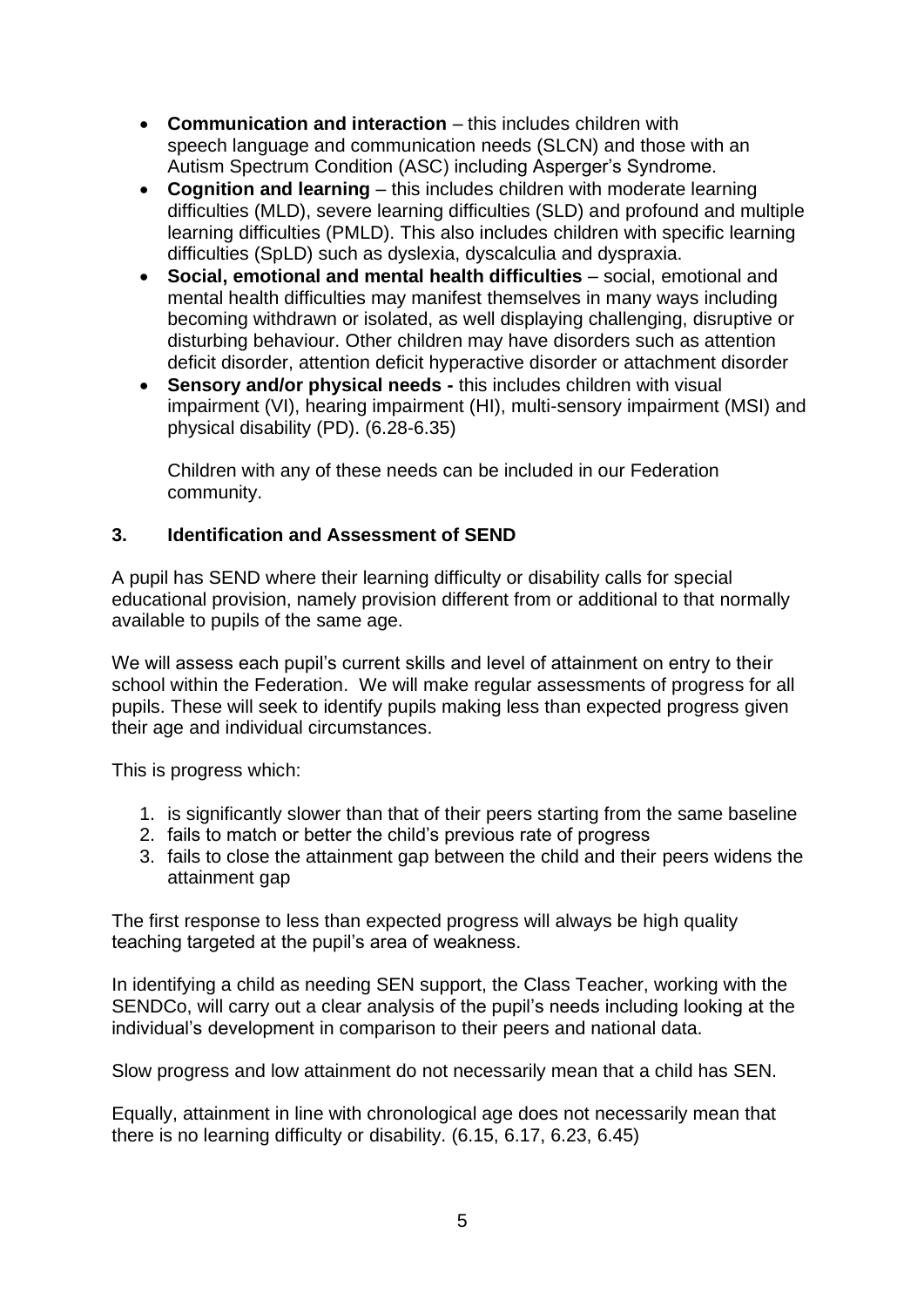Difficulties relating only to a child having English as an additional language do not mean that a child has SEND.

Persistent disruptive or withdrawn behaviours do not necessarily mean that a child has SEN. (6.21, 6.24)

The Federation is alert to emerging difficulties and respond early. For some children, SEN can be identified at an early age. However, for other children difficulties become evident only as they develop. (6.20)

The Federation recognises that parents know their children best and listen and understand when parents express concerns about their child's development. We also listen and address any concerns raised by children themselves. (6.20)

Where it is decided to provide a pupil with SEN support the decision will be recorded in the school records and we will formally notify parents. We will put a plan in place to support progress which will be based on the cyclical process of assess, plan, do and review.

We are required to make data on the levels and types of SEND within the school available to the Local Authority. This data collected through the School Census, is also required to produce the national SEND information report. (6.43, 6.48, 6.73, 6.83)

SEND support will be adapted or replaced depending on how effective it has been in achieving the agreed outcomes.

In East Sussex an early years/or school based Additional Needs Support plan is used when, despite the appropriate targeted support, a child continues to make little or no progress or to work at levels considerably below those of their peers.

Many of these children are likely to be receiving support from other agencies.

Where, despite taking relevant and purposeful action to identify, assess and meet the SEN of the child, the child has not made expected progress, consideration will be given to requesting an Education, Health and Care (EHC) assessment.

This request can be made by the Federation school or by parents. (6.63)

In considering whether an EHC needs assessment is necessary the Local Authority will consider the evidence of the action already being taken by the school within the Federation to meet the child's SEN. An EHC needs assessment will not always lead to an EHC plan. (6.63)

The purpose of an EHC plan is to make special educational provision to meet the special educational needs of the child, to secure improved outcomes for them across education, health and social care and, as they get older, prepare them for adulthood. The EHC plan also specifies the arrangements for setting shorter term targets at school level. (9.2)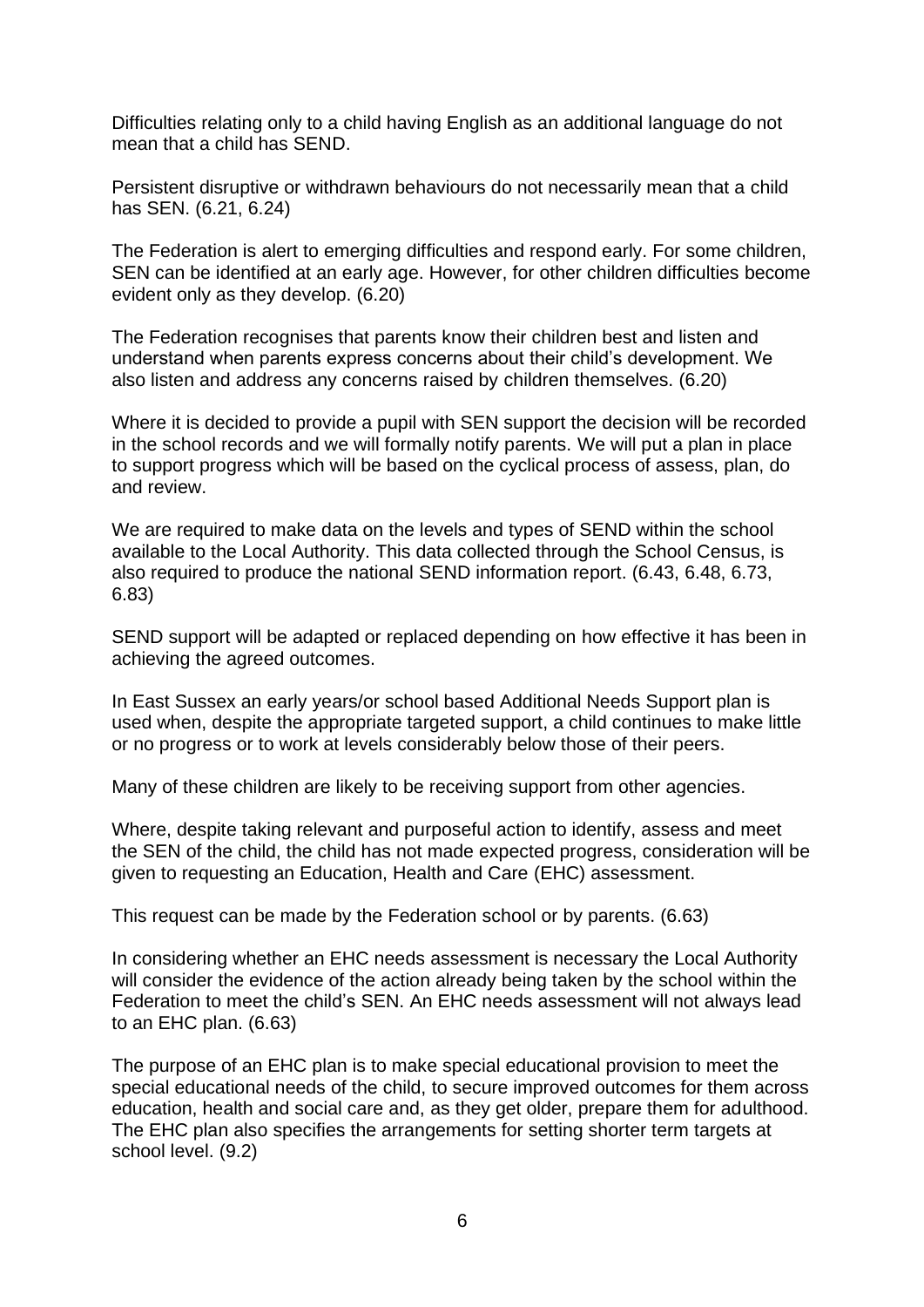# **4. Working in Partnership with Parents**

The Federation is committed to working in partnership with parents and carers. We will:

- Have regard to the views, wishes and feelings of parents
- Provide parents with the information and support necessary to enable full participation in decision making
- Support parents in order to facilitate the development of their child to help them achieve the best possible educational and other outcomes, preparing them effectively for adulthood
- Meet with the parents of children at least three times each year
- Provide an annual report for parents on their child's progress

If there are any disagreements with parents about SEN support for their child, the Federation will work with them to try to resolve these. If parents have a complaint they can use the Federation's Complaints Procedure. Details about this are available from their School Office or on the relevant school website (information/polices):

# **5. Involving Children**

The Federation is committed to involving children with SEND in decisions about their learning. We will:

- Have regard to the views, wishes and feelings of children
- Provide children with the information and support necessary to enable full participation in decision making
- Support children to support their development and help them achieve the best possible educational and other outcomes, preparing them effectively for adulthood (1.1)

# **6. Assessing and Reviewing Outcomes**

The Federation will record evidence of pupil progress, with a focus on outcomes and a rigorous approach to the monitoring and evaluation of any SEN support provided.

The Federation record details of additional or different provision made under SEN support. This forms part of regular discussions with parents about the child's progress, expected outcomes from the support and planned next steps. (6.72, 6.73)

SEN support takes the form of a four part cycle: assess, plan, do and review. Decisions and actions are revisited, refined and revised with a growing understanding of the pupil's needs and of what supports the pupil in making good progress and securing good outcomes. This is known as the graduated approach. (6.44)

Clear dates for reviewing progress are agreed and the parent, pupil and teaching staff will be clear about how they will help the pupil reach the expected outcomes. The effectiveness of the support and interventions and their impact on the pupil's progress will be reviewed in line with the agreed date. (6.43, 6.53)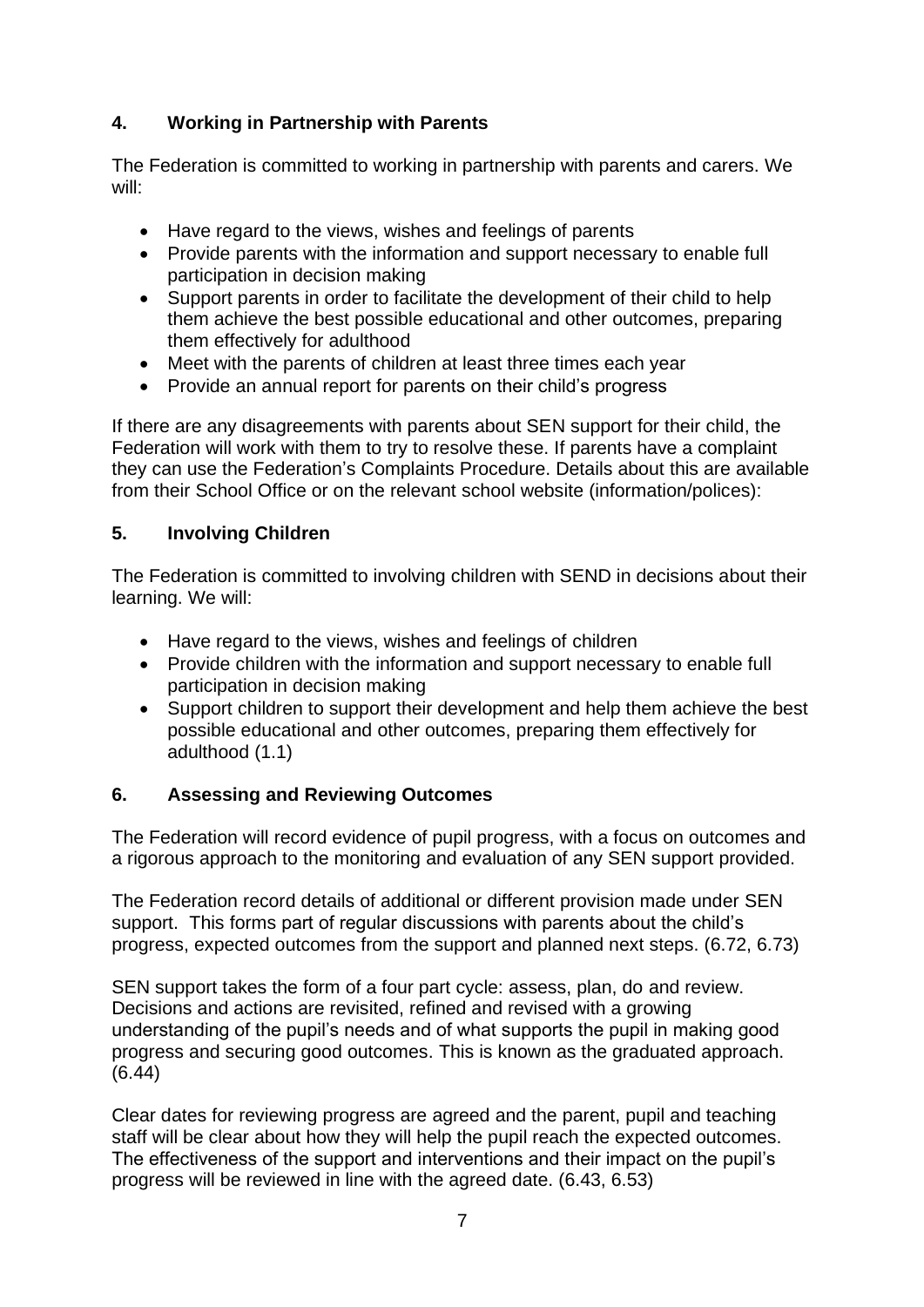## Reviewing an EHC Plan

EHC plans are used to actively monitor children's progress towards their outcomes and longer term aspirations. They must be reviewed as a minimum every 12 months. Reviews will be undertaken in partnership with the child/young person and their parents, and will take account of their views, wishes and feelings.

The review will focus on the child's progress towards achieving the outcomes specified in the EHC Plan. The review will also consider whether these outcomes and supporting targets remain appropriate.

Parents, a Federation school representative, a Local Authority SEND officer, a health service representative and a Local Authority social care representative will be invited to the review meeting.

Before the meeting the school within the Federation will:

- give notice to all parties at least two weeks before the meeting and seek advice and information about the child
- send out any advice or information gathered to all those invited at least two weeks before the meeting
- prepare and send out a report of the meeting to everyone invited within two weeks of the meeting (9.166, 9.168, 9.176, 6.56)
- where a child is looked after by the Local Authority, we will endeavour to synchronise EHC Plan reviews with social care reviews (10.20)

#### **7. Transition**

The great majority of children with SEN or disabilities, with the right support, can find work, be supported to live independently, and participate in their community.

The Federation encourages these ambitions right from the start. Our SEND support includes planning and preparation for the transitions between phases of education, key stages, year groups and preparation for adult life.

The Federation will agree with parents and pupils the information to be shared as part of this process. We support children/young people so that they are included in social groups and develop friendships**.** This is particularly important when children/young people are transferring from one phase of education to another. (6.57, 8.7, 8.8)

If a child has an EHC Plan, this will be reviewed and amended in sufficient time prior to moving between key phases of education. The review and any amendments must be completed by 15 February in the calendar year of the transfer. (9.179)

#### **8. The Approach to Teaching Children with SEND**

The Federation sets high expectations for all pupils whatever their prior attainment.

The Federation uses assessment to set targets which are deliberately ambitious.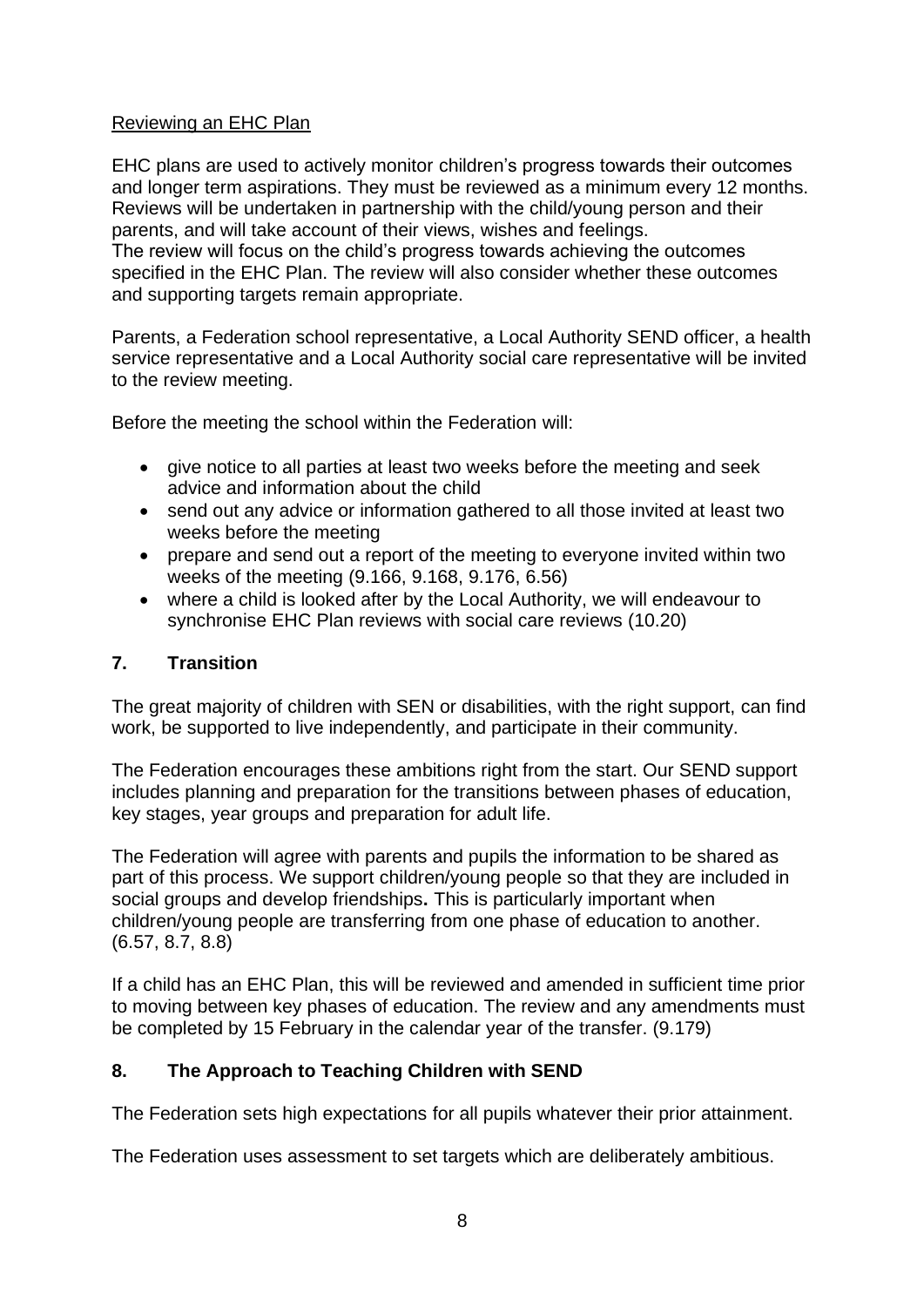The Federation delivers high quality teaching that is differentiated and personalised and meets the individual needs of the majority of children.

Some children need educational provision that is additional to or different from this and we use our best endeavours to ensure that such provision is made for those who need it. (1.24, 6.12)

## **9. Curriculum and Learning Environment**

All pupils have access to a broad and balanced curriculum. In the details of the curriculum provided in each year, we include details of how the curriculum is adapted or made accessible for pupils with SEND. Lessons are planned to address potential areas of difficulty and to remove barriers to pupil achievement. The Federation does what is necessary to enable children to develop, learn, participate and achieve the best possible outcomes irrespective of whether that is through reasonable adjustments for a disabled child or special educational provision for a child with SEND. (6.12, 6.82, 1.34)

#### **10. Training and Continuing Professional Development (CPD) for Members of Staff**

The Federation regularly and carefully reviews the quality of teaching for all pupils, including those at risk of underachievement. This includes, identifying particular patterns of need in the school within the Federation, reviewing, and where necessary improving, teachers' understanding of strategies to identify and support vulnerable pupils and their knowledge of the SEND most frequently encountered. (6.37, 6.77)

Where interventions are required, we ensure members of staff have sufficient skills and knowledge to deliver the intervention effectively. (6.50)

The quality of teaching for pupils with SEND, and the progress made by pupils, is a core part of the Federation's Performance Management arrangements and its approach to professional development for all teaching and support staff. (6.4)

# **11. Evaluating the Effectiveness and Impact of SEND Provision**

The Federation maintains an overview of the programmes and interventions used with different groups of pupils to provide a basis for monitoring their effectiveness and impact. We use information systems to monitor the progress and development of all pupils. This helps us to develop the use of interventions that are effective and to remove those that are less so. (6.74, 6.76, 6.77)

The Federation will publish annual SEND reports on their school's website. (6.79)

#### **12. Inclusion**

The Federation is committed to eliminating discrimination, promoting equality of opportunity and fostering good relationships. Pupils with SEND engage in the activities of their school together with those who do not have SEND and are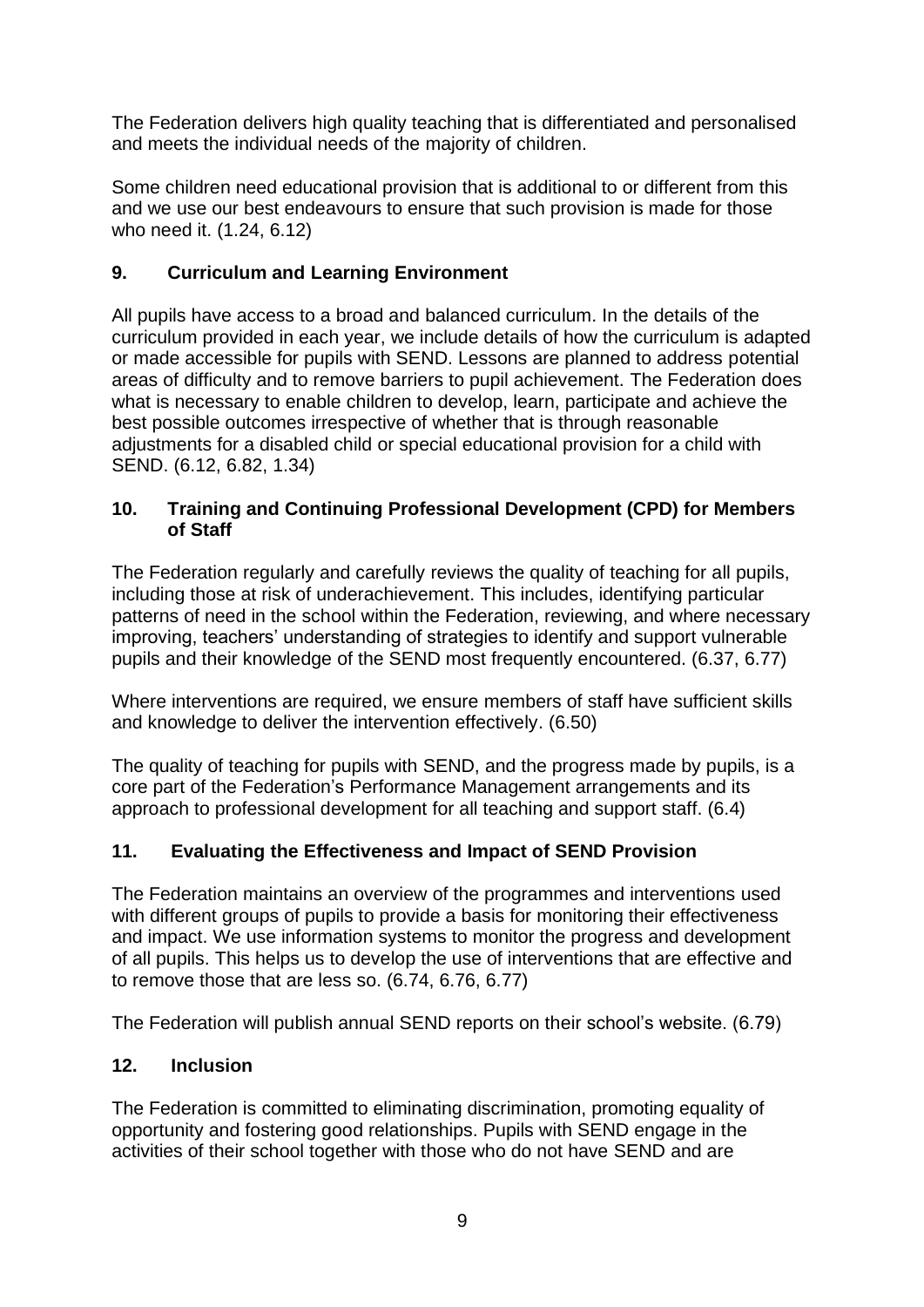encouraged to participate fully in the life of their school and in any wider community activity. (xix, 8.8)

# **13. Emotional and Social Development and Well-being**

The Federation supports the emotional, mental and social development of children with SEN and disabilities by providing extra pastoral support arrangements for listening to their views and implementing measures to prevent bullying. (4.32) We make provision for, and monitor, pupils' spiritual, moral, social and cultural development.

# **14. Involving Specialists**

The Federation will always involve a specialist where a child makes little or no progress over a sustained period or where they continue to work at levels substantially below those of pupils at a similar age despite evidence-based SEN support delivered by appropriately trained staff. Parents are always involved in any decision to involve specialists. We may involve specialists at any point to advise on early identification of SEN and effective support and interventions. (6.59)

The Federation works with parents and agencies to consider a range of evidencebased and effective teaching approaches, appropriate equipment, strategies and interventions to support the child's progress. Together, we agree the needs of the child, responsibilities and the outcomes to be achieved through the support, including a date by which it is reviewed.

Records of involvement of specialists are kept and shared with parents and teaching staff. (6.59, 6.62, 3.7, 3.25)

Where a child is looked after by Local Authority, we will work closely with other relevant professionals involved in the child's life as a consequence of being looked after. (10.7)

The Federation works closely with the Local Authority and other providers to agree the range of local services and clear arrangements for making appropriate requests. Some services may be commissioned directly. (6.61, 3.13)

# **15. Funding for SEND**

The Federation has an amount identified within our individual school budgets, called the notional SEND budget. This is not a ring-fenced amount. We provide high quality appropriate support from the whole of our school budget including any resources targeted at particular groups such as Pupil Premium. (6.96, 6.97)

The Local Authority provides additional top-up funding where the cost of the special educational provision required to meet the needs of an individual pupil exceeds the nationally prescribed threshold. (6.99)

In some circumstances, parents may request a Personal Budget. A Personal Budget is an amount of money identified by the Local Authority to deliver provision set out in